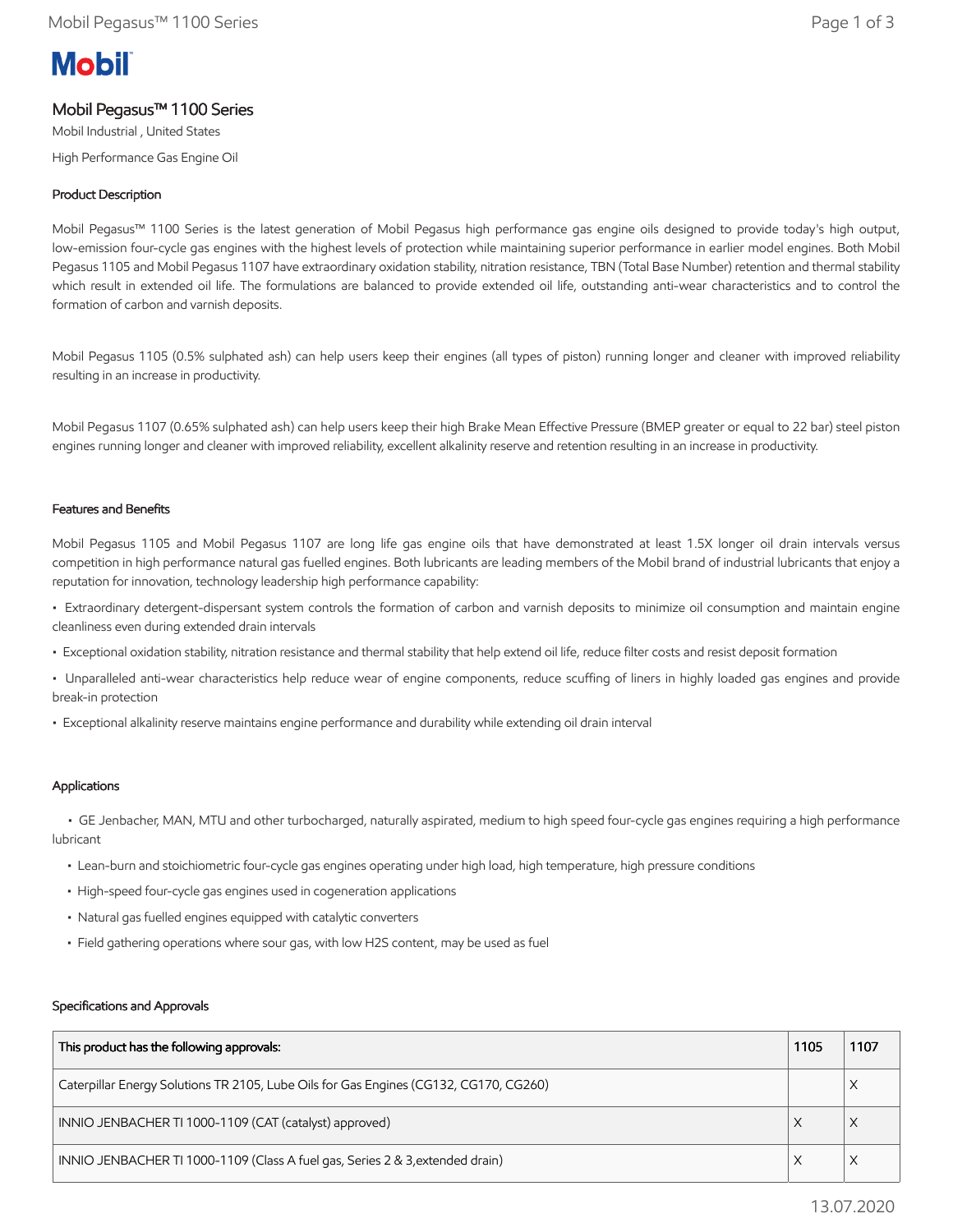| This product has the following approvals:                                                  | 1105 | 1107 |
|--------------------------------------------------------------------------------------------|------|------|
| INNIO JENBACHER TI 1000-1109 (Class A fuel gas, Series 4 all versions, extended drain)     | X    |      |
| INNIO JENBACHER TI 1000-1109 (Class A fuel gas, Series 6 all versions, extended drain)     |      |      |
| INNIO JENBACHER TI 1000-1109 (Class A fuel gas, Series 6 up to version E, extended drain)  | X    |      |
| MTU Onsite Energy MTU Gas Engines Series 400, all engines with natural gas and propane gas |      |      |
| MWM GmbH TR 0199-99-2105                                                                   |      |      |

#### Properties and Specifications

| Property                                      | 1105          | 1107          |
|-----------------------------------------------|---------------|---------------|
| Grade                                         | <b>SAE 40</b> | <b>SAE 40</b> |
| Ash, Sulfated, mass%, ASTM D874               | 0.5           | 0.65          |
| Density @ 15.6 C, g/cm3, ASTM D4052           | 0.88          | 0.88          |
| Flash Point, Cleveland Open Cup, °C, ASTM D92 | 261           | 261           |
| Kinematic Viscosity @ 100 C, mm2/s, ASTM D445 | 13.1          | 13.1          |
| Kinematic Viscosity @ 40 C, mm2/s, ASTM D445  | 106           | 106           |
| Pour Point, °C, ASTM D97                      | $-24$         | $-24$         |
| Total Base Number, mgKOH/g, ASTM D2896        | 5.7           | 7.2           |
| Viscosity Index, ASTM D2270                   | 120           | 120           |

### Health and Safety

Health and Safety recommendations for this product can be found on the Material Safety Data Sheet (MSDS) @ [http://www.msds.exxonmobil.com/psims](http://www.msds.exxonmobil.com/psims/psims.aspx) /psims.aspx

All trademarks used herein are trademarks or registered trademarks of Exxon Mobil Corporation or one of its subsidiaries unless indicated otherwise

06-2020

#### Exxon Mobil Corporation

22777 Springwoods Village Parkway Spring TX 77389

1-800-ASK MOBIL (275-6624)

Typical Properties are typical of those obtained with normal production tolerance and do not constitute a specification. Variations that do not affect product performance are to be expected during normal manufacture and at different blending locations. The information contained herein is subject to change without notice. All products may not be available locally. For more information, contact your local ExxonMobil contact or visit [www.exxonmobil.com](http://www.exxonmobil.com/)

ExxonMobil is comprised of numerous affiliates and subsidiaries, many with names that include Esso, Mobil, or ExxonMobil. Nothing in this document is intended to override or supersede the corporate separateness of local entities. Responsibility for local action and accountability remains with the local ExxonMobil-affiliate entities.